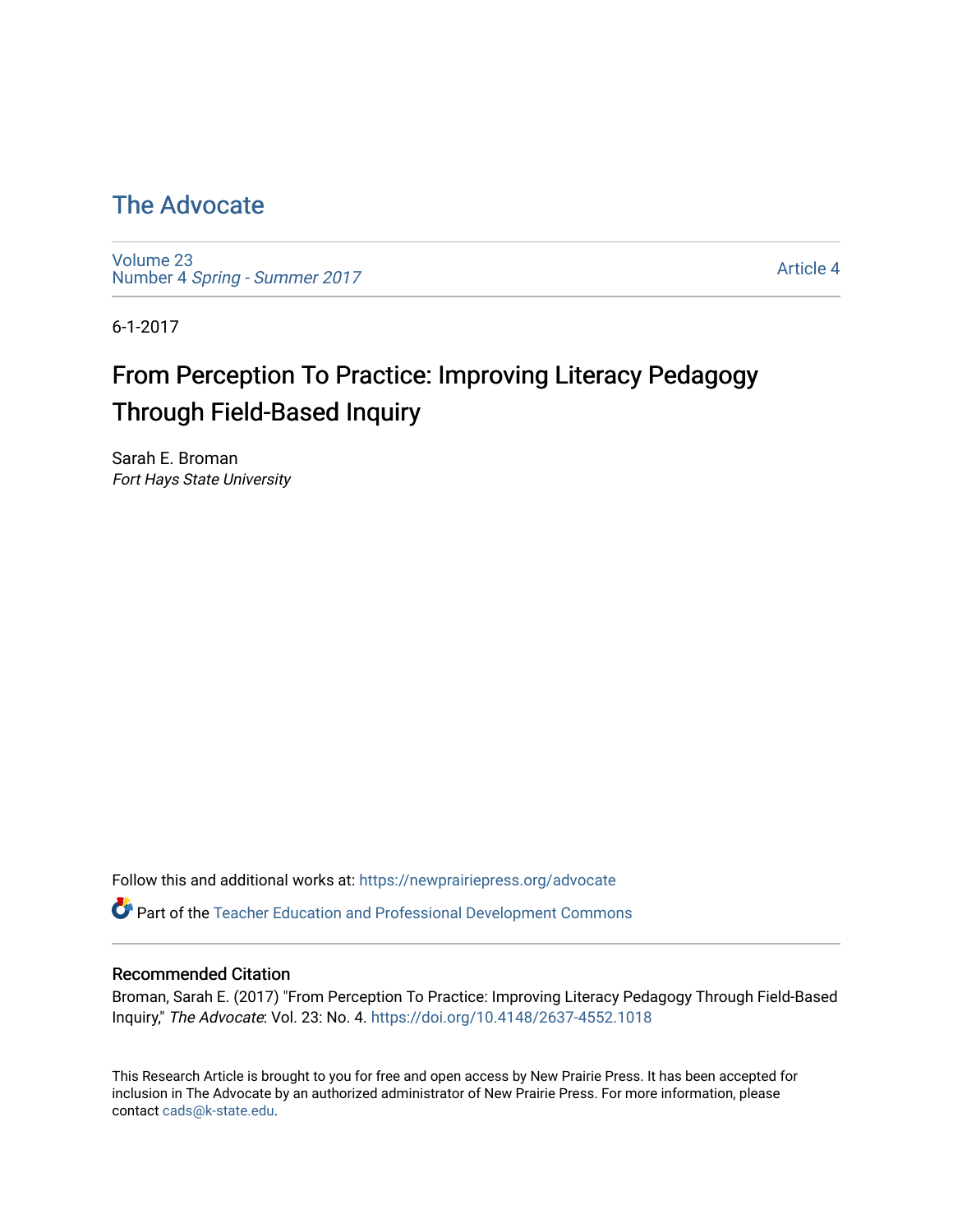## From Perception To Practice: Improving Literacy Pedagogy Through Field-Based Inquiry

## Abstract

For over a century, approaches to reading instruction have been a volatile issue in education. The controversy regarding instructional approaches is evidenced in the context of educators' beliefs regarding developmentally appropriate practice in the classroom. Much has been done in the way of research regarding the relationship between a teacher's theoretical beliefs and practice in the classroom. However, there is a lack of research surrounding early field experience and the possible influence on preservice teachers' philosophical viewpoints. The purpose of this study is to explore preservice teachers' theoretical orientations and how they inform their practices during early field experiences.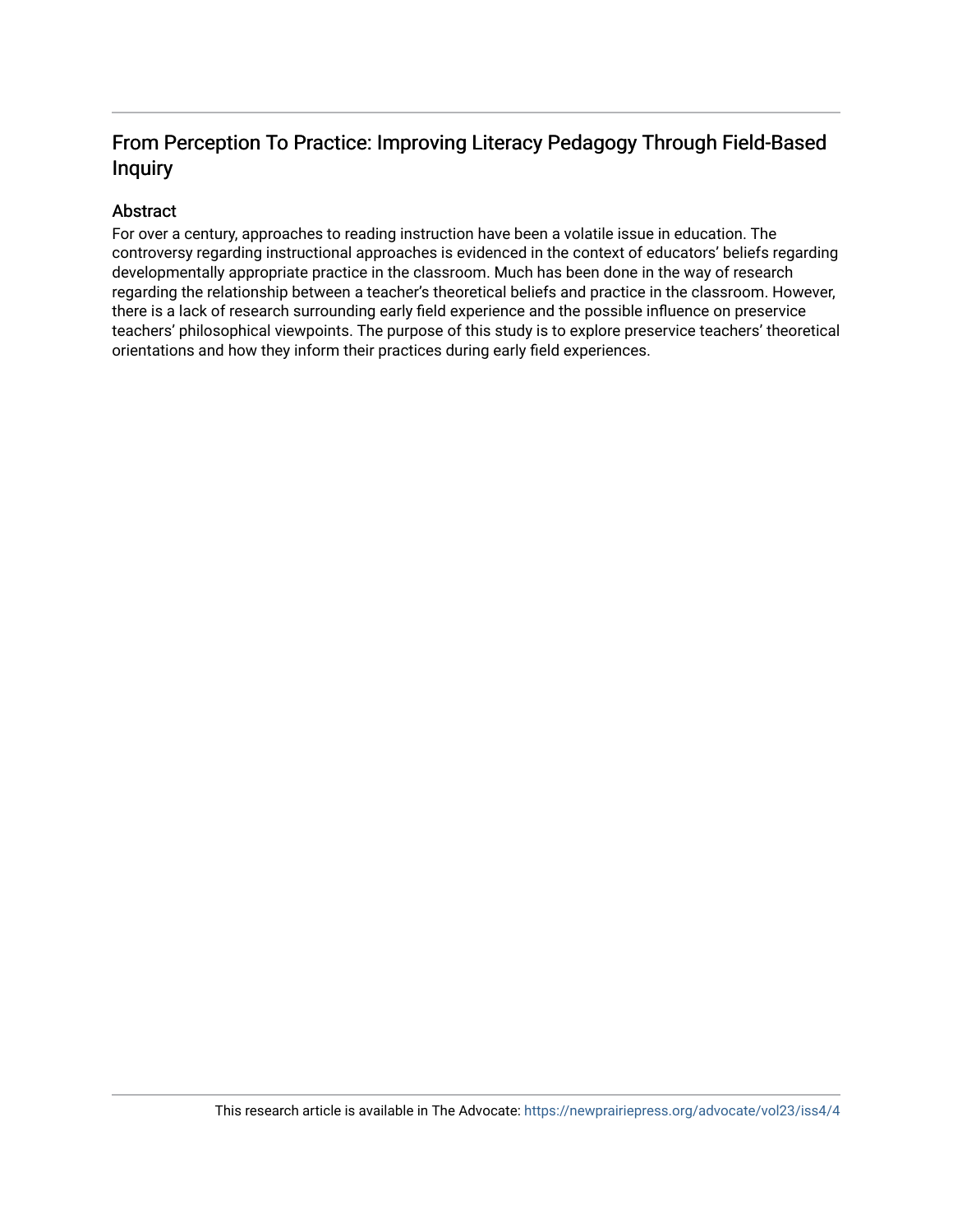## **From Perception To Practice: Improving Literacy Pedagogy Through Field-Based Inquiry**

## **Sarah E. Broman Fort Hays State University**

#### **Abstract**

For over a century, approaches to reading instruction have been a volatile issue in education. The controversy regarding instructional approaches is evidenced in the context of educators' beliefs regarding developmentally appropriate practice in the classroom. Much has been done in the way of research regarding the relationship between a teacher's theoretical beliefs and practice in the classroom. However, there is a lack of research surrounding early field experience and the possible influence on preservice teachers' philosophical viewpoints. The purpose of this study is to explore preservice teachers' theoretical orientations and how they inform their practices during early field experiences.

### **Introduction**

All human beings are influenced by theories they use throughout their daily lives. Whether people are aware of the theories that inform their decisions and opinions, their existence is ever present. Tracey and Morrow (2012) note one of the most important reasons for understanding theories is that most all behavior is linked to the individuals' theories (Tracey  $\&$ Morrow, 2012). In the classroom, teachers make instructional decisions everyday based upon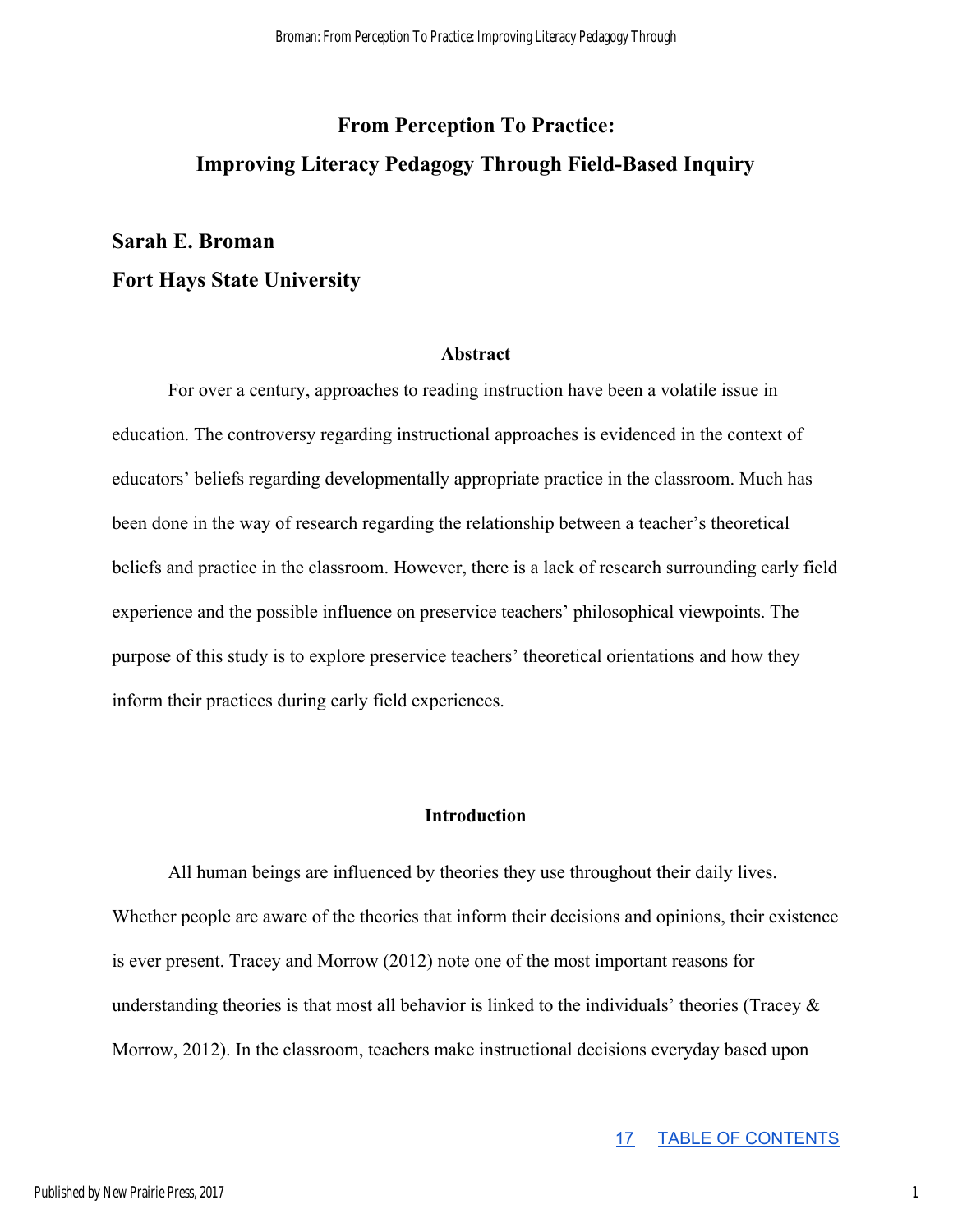student learning needs. These decisions are influenced by the theories to which the teacher subscribes.

It is necessary teachers understand and internalize the theories that inform their instruction yet it is something few consider. As a result, this often leaves teachers unable to provide an informed argument regarding their choice of instructional procedures and materials (Tracey & Morrow, 2012). However, when teachers have a working understanding of the theories that frame their instruction, they are better equipped to connect theory to practice.

It is important to consider the learning theories that inform teachers' beliefs regarding how children learn to read. Teachers who adhere to a behaviorist decoding perspective believe they are primarily responsible for student learning and use direct instruction to teach specific reading concepts and skills. According to Tracey and Morrow (2012), direct instruction is the most common approach to teaching reading and is done by the following steps: 1) giving students specific objectives 2) designing instructional strategies 3) designing instructional procedures 4) selecting examples 5) sequencing skills and 6) providing opportunities for practice and review (p.49).

Another approach to reading is the skills perspective, an example of cognitivism. Using this perspective to inform instructional decisions, teachers pay particular attention to students' perceptual abilities, short-term and long-term memory, and executive control processes (Tracey & Morrow, 2012). Teachers that adhere to a skills perspective are in favor of using guided reading as an approach to reading instruction, with leveled readers a mainstay in the classroom. Along with this, cognitive-based instruction in the classroom includes strategies such as reciprocal questioning, graphic organizers, and interactive writing.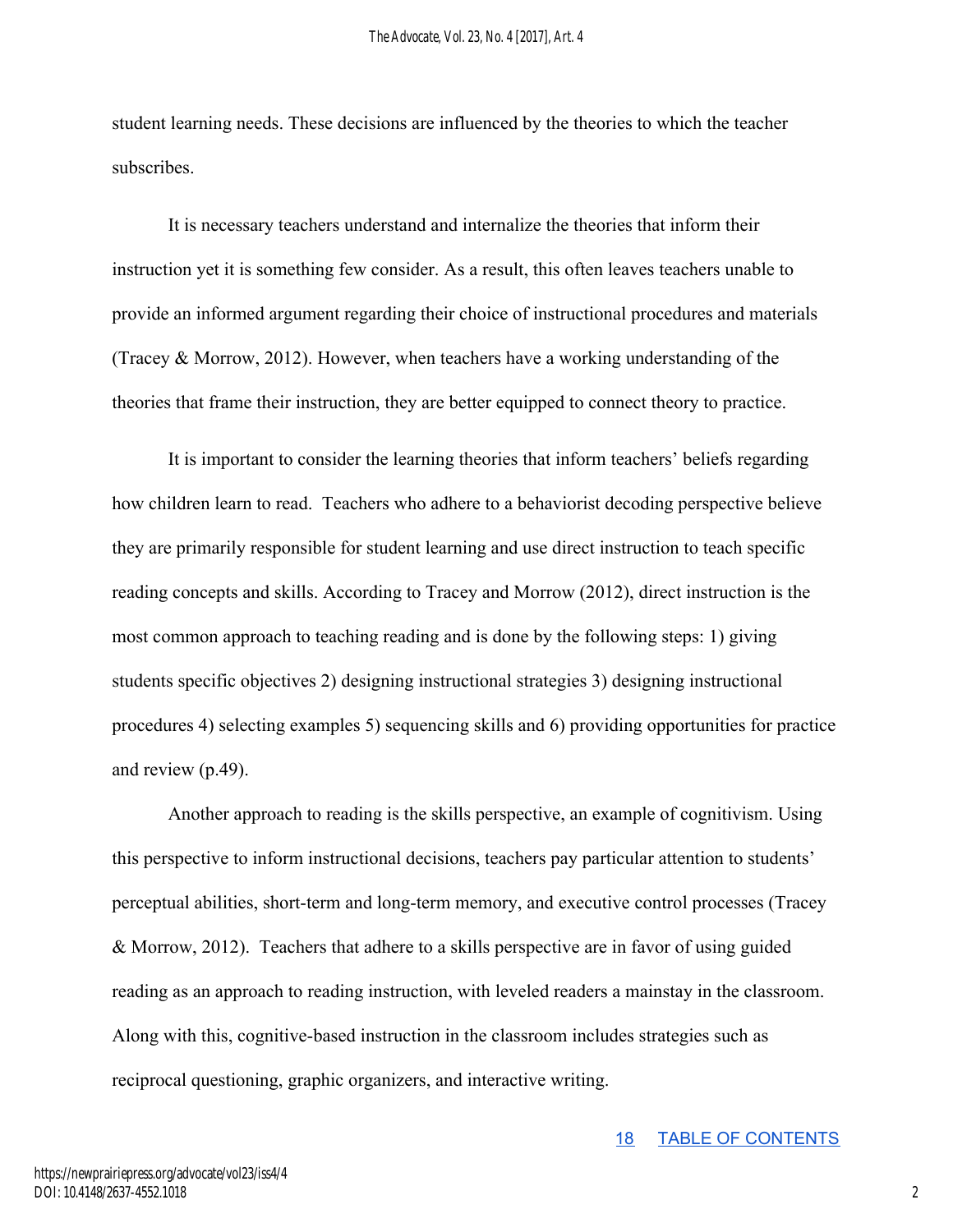Additionally, whole language perspective, an example of constructivism. This top-down philosophy of reading is based on Dewey's foundational work (Tracey & Morrow, 2012). Teachers that subscribe to this philosophical approach to learning believe that the reader is an active agent in their own learning, constructing meaning from the text based on prior experiences. The teacher uses literature-based units as a platform for student learning and discussion. Students problem solve, brain storm, complete K-W-L-S charts, and create story webs as active learners responding and making connections to the text.

According to Ketner, Smith, and Parnell (2001), theoretical orientations are on somewhat of a fluid continuum, meaning our perspectives are not fixed. In fact, experiences not only shape our practices, but also intersect with the theories that support them. It is quite common to slide on the continuum and merge both decoding and skill perspectives, and skill and whole language perspectives. It is not possible however, to merge decoding and whole language perspectives as one is too divergent from the other (Ketner, Smith, & Parnell, 2001).

#### **Need for Research**

A substantial amount of research has been conducted regarding the relationship between teachers' theoretical conceptions and their instructional practices. Pajares (1992) reported that in order to understand how teachers develop their theoretical conceptions, the difference between beliefs and knowledge must first be considered. Stansell and Robert (1979) posited that preservice teachers' theoretical orientations are influenced by teachers at the university, which are often countered during practicum settings by the supervising teachers' orientations. Pesce (1990) noted that graduate-level training was found to influence teachers' endorsement of whole language approach. Further, Richards, Gipe, and Thompson (1987) found that teachers with

19 TABLE OF CONTENTS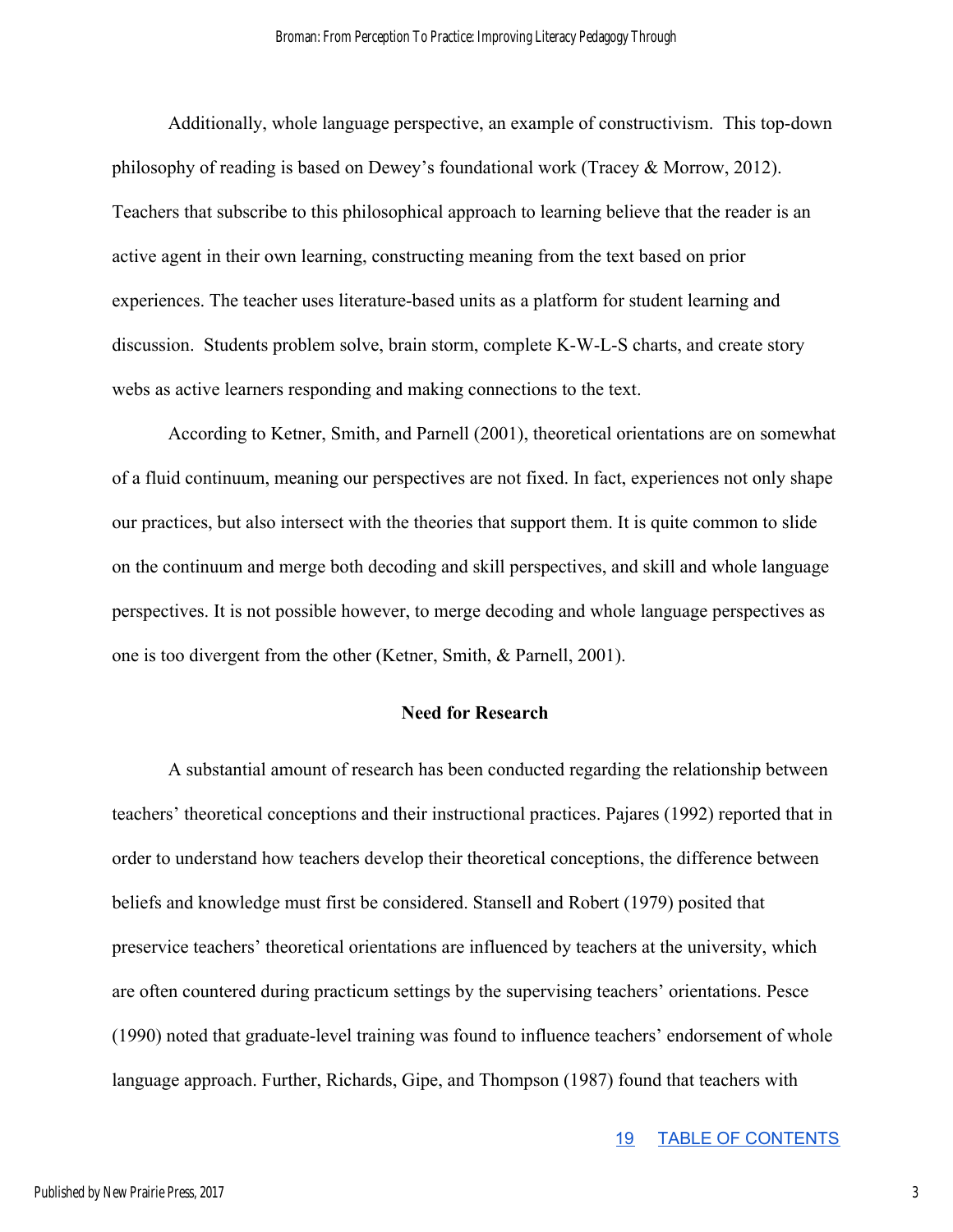diverse experience and education often subscribed to a whole language approach, compared to less experienced teachers who were most likely to endorse a phonics approach. However, there is a gap in research surrounding the possibility of field experience effecting preservice teachers' personally held theories regarding literacy acquisition. Specifically, this study will address the following question:

1. Does the type of field experience preservice teachers experience affect their perceptions regarding children's literacy acquisition?

### **Methodology**

### *Participants*

The participants in this quasi-experimental study were eleven students enrolled in two sections of literacy classes at a university. The participants were divided into two groups based on their enrollment. Participants in the control group (n=4) enrolled in a beginning literacy methods course with a corresponding internship and experienced 40 observation-only hours in the classroom teaching one lesson. Participants in the experimental group  $(n=7)$  enrolled in an advanced literacy methods course with a work-intensive internship and experienced an autonomous eight week literacy tutoring internship, teaching 16 lesson plans and writing a teaching portfolio.

## *Procedure*

As mentioned above, the participants were divided into their perspective groups depending upon the course in which they were enrolled. While both groups received instruction regarding literacy acquisition, the field experiences were significantly different. The control group received a standard field observation experience consisting of 40 observation-only hours.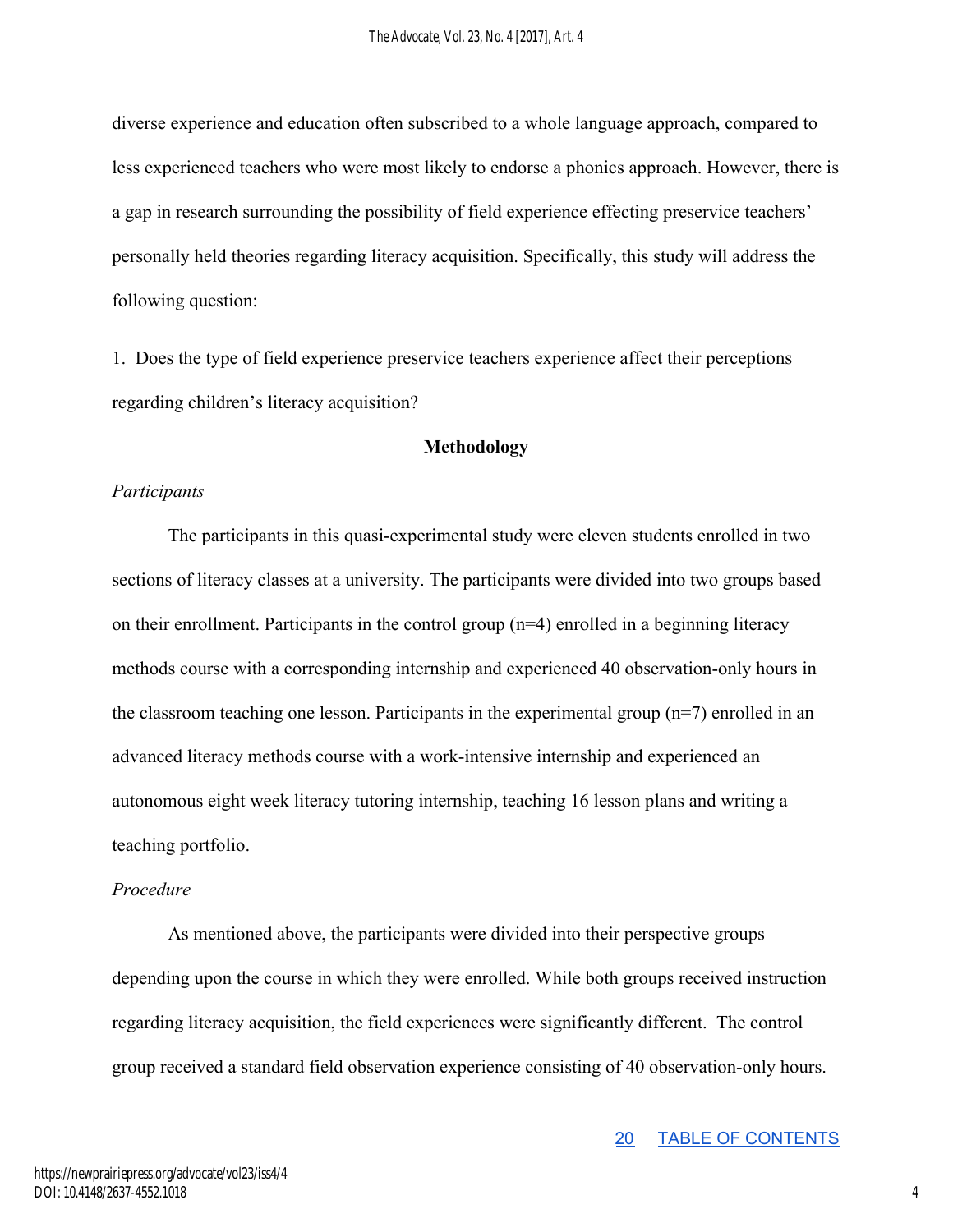The experimental group received the additional treatment of an autonomous eight week literacy tutoring internship field experience. Tutoring focused on application of word recognition and comprehension skills and related aspects of reading instruction by tutoring children with reading deficiencies. Participants used an assortment of assessments to diagnose and tutor children. Assessments were given to the children before, during, and after the tutoring experience to help preservice teachers develop and implement appropriate instructional strategies and interventions necessary to increase student literacy achievement.

To assess participants' theoretical orientations, all participants took the likert scale Theoretical Orientation of Reading Profile, or TORP, (DeFord, 1985) at the beginning and end of the semester. This instrument was chosen because it is a reliable and valid means of assessing theoretical orientations in reading (DeFord, 1985).

#### **Data Analysis**

The extent of how educators' theoretical orientations influence student learning can be measured using reliable instrumentation such as the Theoretical Orientation of Reading Profile (TORP) (DeFord,1985). The TORP, a Likert scale response system, was designed to measure teachers' beliefs about literacy instruction (DeFord, 1985), thereby identifying teachers' theoretical orientation to reading. The TORP consists of 28 questions representing three different theoretical approaches to reading: 1) Decoding perspective: A bottom-up behaviorist philosophy 2) Skills perspective: A blended cognitive philosophy, and 3) Whole Language perspective: A constructivist top-down philosophy (DeFord, 1985).

To determine whether participants in the experimental group changed their theoretical orientations after field experience, the results from the TORP were analyzed. After calculating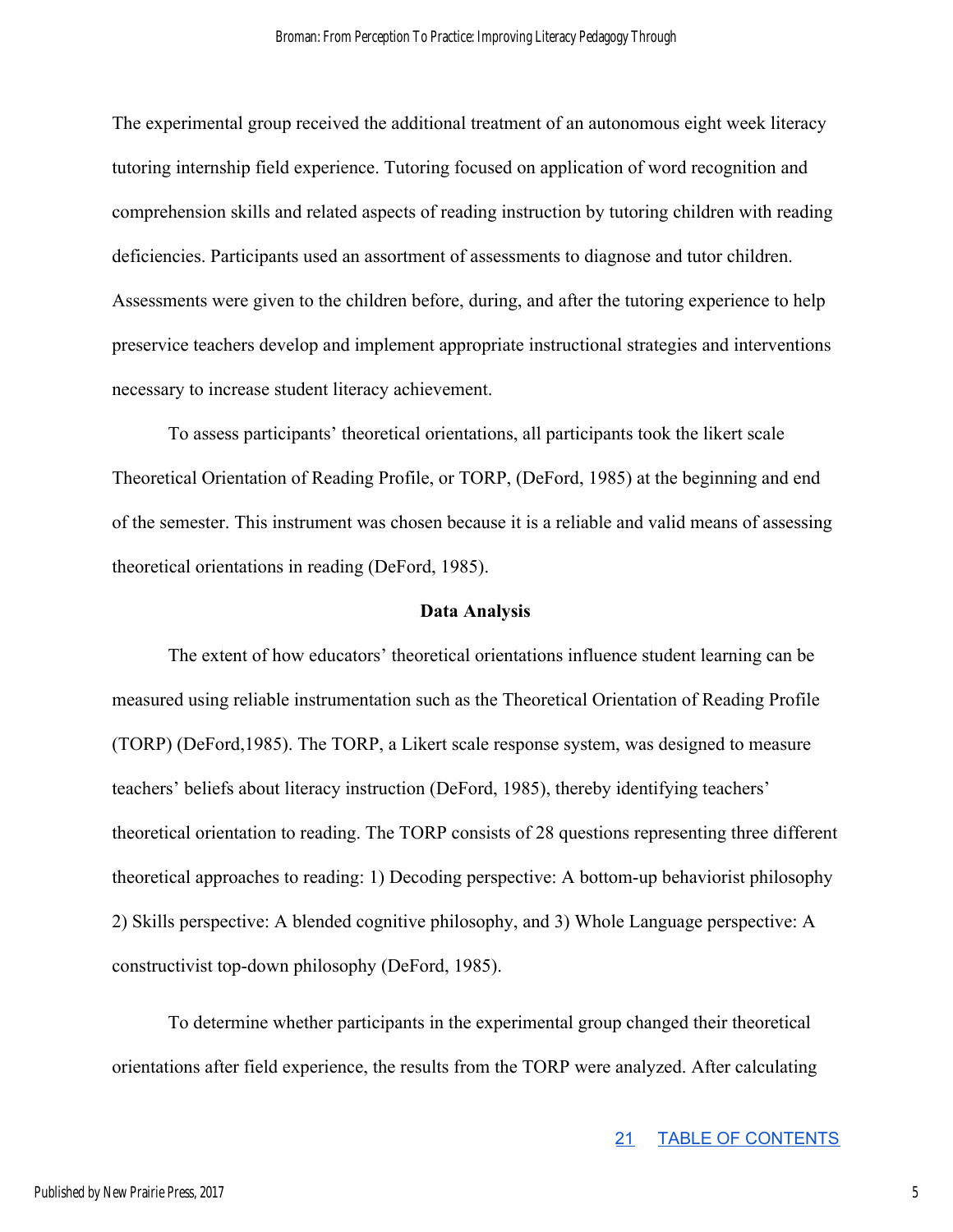the individual scores of both the pre- and post-tests, the numerical data was matched to the perspective categories representing the theoretical orientations.

### **Results**

A between-groups one-way analysis of variance (ANOVA) was performed to compare the impact of different field experience on theoretical orientation (Group 1: observation-only field experience; Group 2: practicum field experience). The outcome variable of the posttest was found to be normally distributed and equal variances are assumed based upon Levene's test (F(11)= .979, p = .348). Equal variances of the pretest are also assumed (F(11)= 3.31, p = .102. There was a statistically significant difference in theoretical orientations for the two groups. Posttest:  $(F(1,11) = 10.74, p = .01)$ ; Pretest:  $(F(1,11) = 10.39, p = .01$ . To analyze and compare the results from the pretest-posttest data within the groups, a paired-samples t-test was used. This analysis indicated that theoretical orientation scores were not significantly different for the pretest (M=67.9, SD=11.74) when compared to the posttest (M=69.36, SD=3.76), t(11) = -.244, p >.05. I believe this statistical insignificance is due to the small sample size of the study. *Discussion* 

Based on the research surrounding in-service teachers' theoretical orientations of reading, we predicted that different field experiences would have an impact on preservice teachers' orientations. We found evidence to suggest there is a statistically significant difference when comparing preservice teachers' orientations and the literacy course with corresponding field experience in which they were enrolled. However, there wasn't enough evidence to indicate if the change of their orientations was due only to the type of field experience. We believe the lack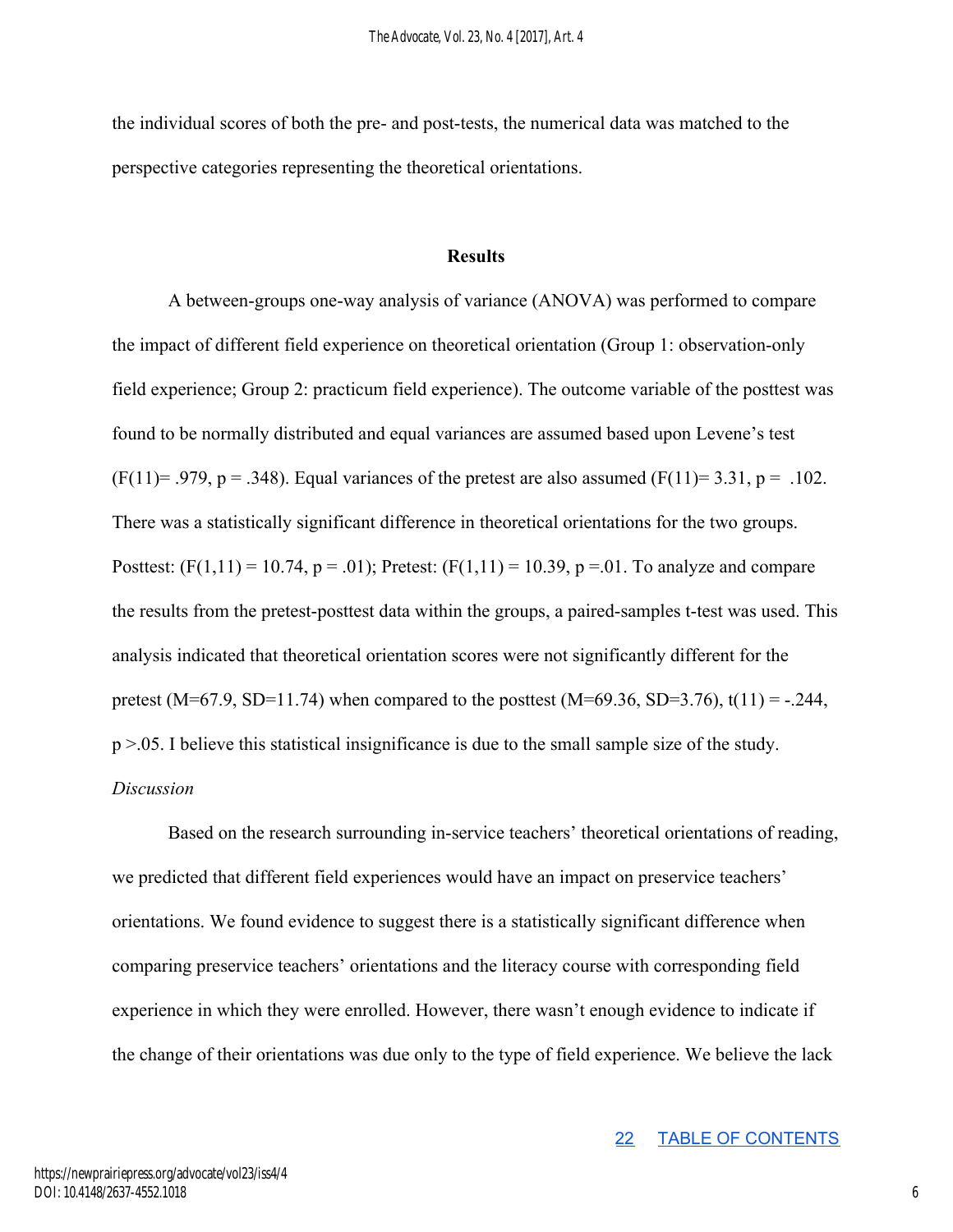of evidence is primarily due to the small sample size. When comparing group means of the pretest and posttest, the mean scores decreased for group one and increased for group two. This means that after the field experiences, group one moved further on the theoretical continuum towards a behaviorist, bottoms-up philosophy while those in group two moved towards a blended to top-down philosophy.

Future research using a larger sample size representative of the population is needed to further investigate the possible influence field experience has on preservice teachers' theoretical orientations. Specifically, we are interested in controlling for instructor orientation as the literature indicates the university professor as a predominate influence on preservice teachers' orientation and practice (Stansell  $\&$  Robert, 1979). The most constructive use of this research is to help teachers and researchers alike understand how theoretical orientations are constructed, modified, and influenced in order to create meaningful field experiences in teacher preparation programs.

#### **References**

Deford, D.E. (1985).Validating the construct of theoretical orientation in reading instruction. *Reading Research Quarterly, 20* (3), pp. 351-367.

Kim, J.S. (2008). Research and the reading wars. *Phi Delta Kappan 89* (5).

Ketner, C.S., Smith, K.E., Parnell, M.K. (2001). Relationship between teacher theoretical orientation to reading and endorsement of developmentally appropriate practice. *The Journal of Educational Research, 90* (4), pp. 212-220.